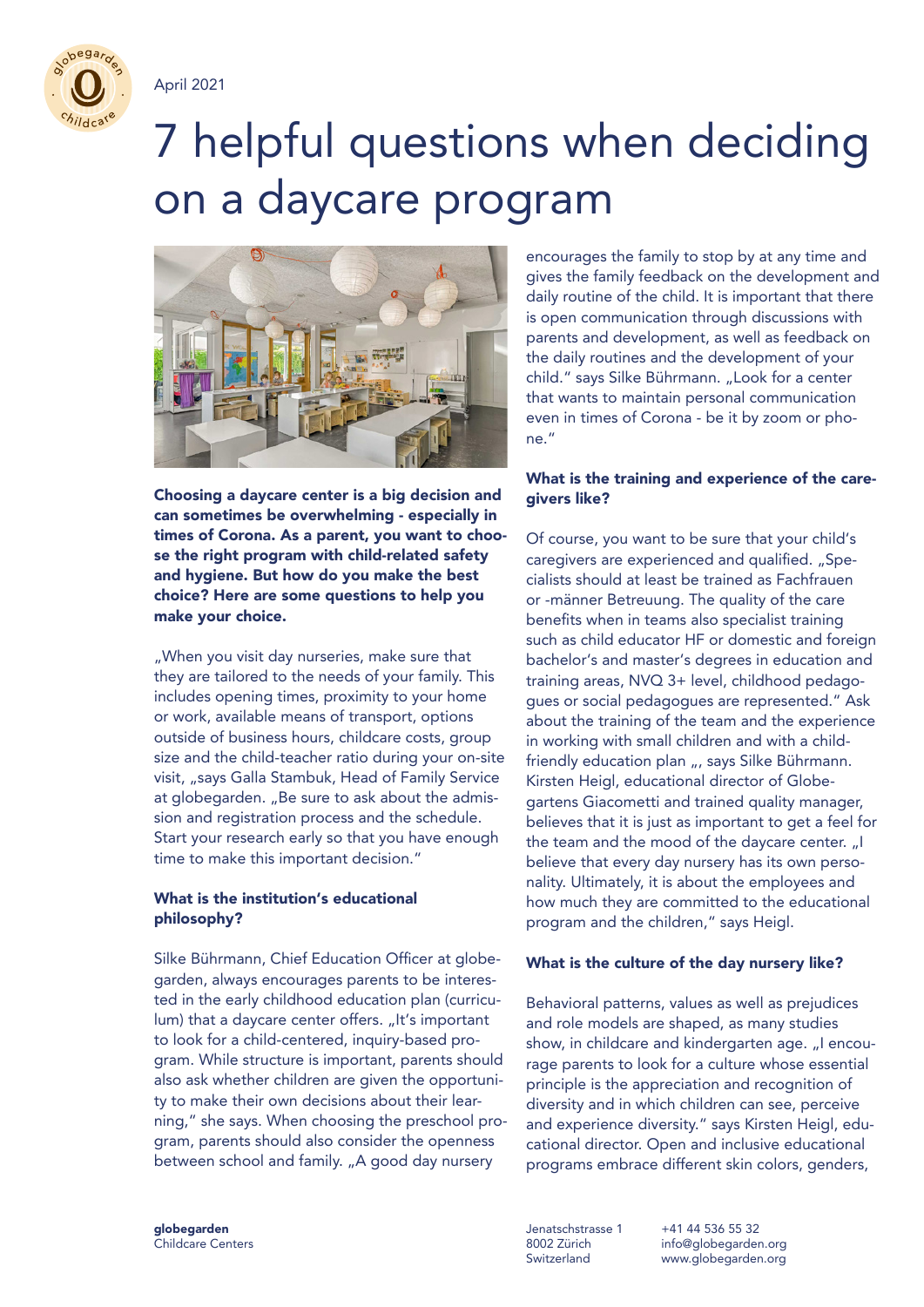

ages, cultures, religions, disabilities, sexual orientation and generally «being different»; even more, they consciously incorporate such topics into education and upbringing in the day nursery. "In times when xenophobia and bullying are on everyone's lips and being different is simply seldom accepted in society, it is all the more important in bringing up children to instill values such as tolerance, friendship and acceptance."

### Can planned and situational learning take place in child-friendly rooms?

Day care centers should offer plenty of opportunities for active play, both indoors and outdoors. Physical activity is critical to developing a child's gross motor skills and promoting development, health, and wellbeing. The rooms should be organized as a "third educator" and could therefore have book corners, activity stations with puzzles or games, role play areas, art and handicraft areas, black and white corners for babies and cozy areas from which children can choose as needed. "It is also important for a child's development to be exposed to fine motor activities such as stringing pearls, cutting strips of paper, and writing exercises such as doodling in the sand. Regular fine motor exercises consolidate the manual skills that children need in kindergarten.

### Are meals and snacks available?

If the daycare offers meals and snacks, inquire about the selection. Are nutritious, balanced meals served? Are the snacks healthy? Is the food prepared or delivered on site? Is there a pre-meal ritual, such as going to the bathroom and washing hands and brushing your teeth later? Can your child choose their own food or does they have to eat everything on their plate? Can the children interact while eating?

#### How is discipline handled?

First and foremost, the social and group rules should be clear so that your child knows what to expect. Ask the caregiver how she encourages positive behavior in children on a daily basis. For example, is there a reward table in the group room or, if they behave well, are children allowed to choose and carry out popular pastimes? What are the rules for social interaction? "Parents should look for a positive behavioral philosophy in a daycare center that helps children understand what they can do as opposed to what they cannot do." says Silke Bührmann. It is also important to know what approach the caregiver takes when conflicts arise. Ideally, a positive redirect is the first course of action. Strategies such as a cool down zone must be followed if the diversion is unsuccessful. "The general tone between children and carers and between children should always be respectful."

#### How is the quality of the day nursery?

High quality means complying with legal requirements and professional standards. However, high quality also means knowing the wishes and requirements of the target groups that an organization addresses with its services. For day-care centers, these are above all the children and their parents. As a result, high quality daycare is also created in dialogue with the target groups. Open communication is the be-all and end-all of a trusting parenting partnership. "Wherever people work with people, mistakes can sometimes happen, everyone who has children knows that." says Galla Stambuk, Head of Family Service "I always recommend parents to look for a day nursery that has the courage to communicate openly – at all times. Globegarden publishes, for example, statistics on the child-teacher ratios, accidents, working conditions and wages, because we are proud of our quality.  $\mu$ 

Communication about regular external controls is also a quality feature for parents: from quality and nutrition labels to studies or participation in external projects as well as of course announced and unannounced supervisory visits. "I would recommend parents to seek open discussions about internal and external quality standards with

Jenatschstrasse 1 8002 Zürich Switzerland

+41 44 536 55 32 info@globegarden.org www.globegarden.org